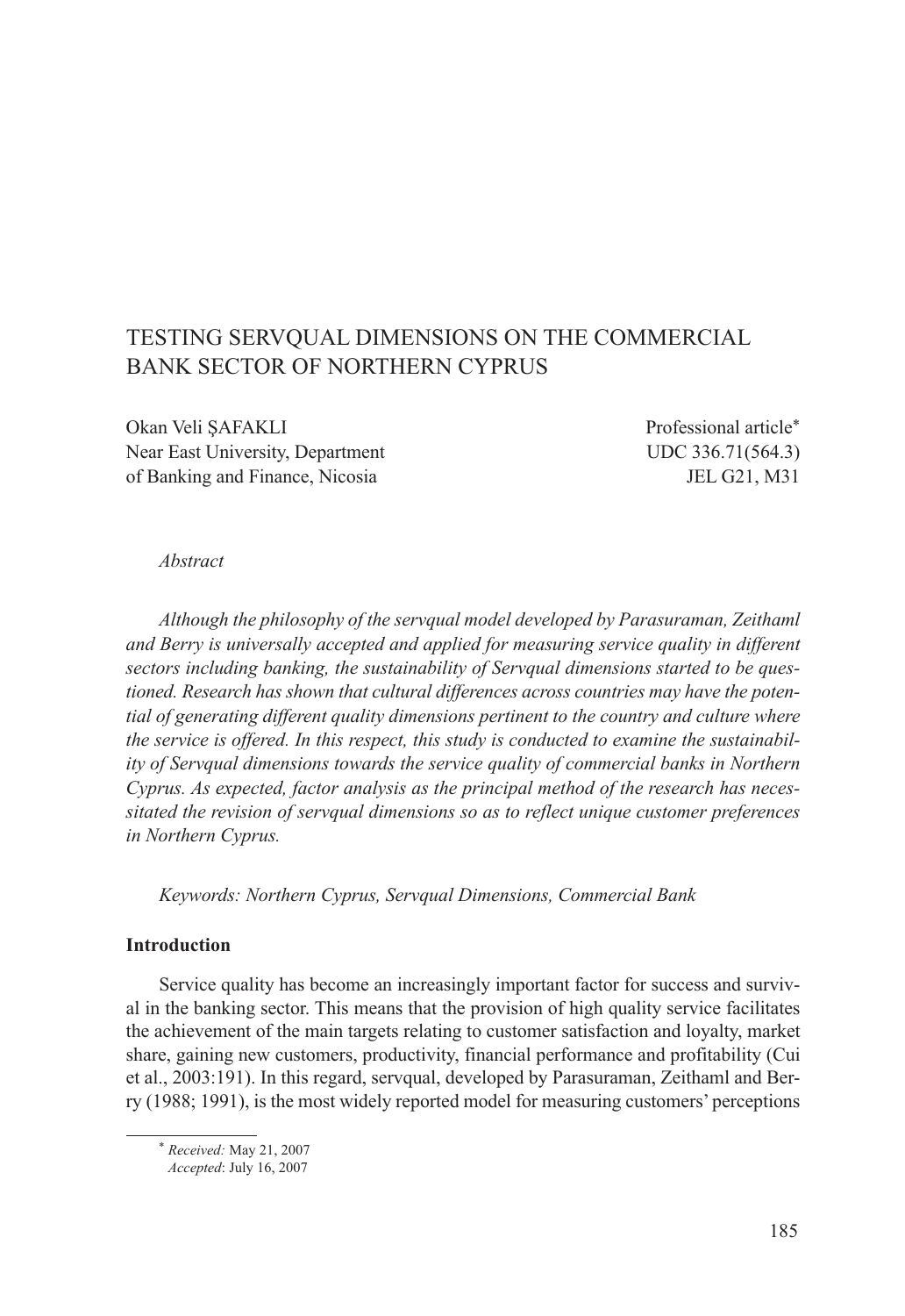of service quality and consists of the five dimensions of service quality – tangibles, reliability, responsiveness, assurance and empathy (Blanchard and Galloway, 1994:7). The widely known 22-item, five-dimension servqual model also operationalized the term service quality. Despite all its disadvantages servqual is the most widely used instrument and probably the best that is available (Yavas, Bilgin and Shemwell, 1997:218).

A major criticism of the servqual model relates to the sustainability of its dimensional structure. In this respect, various investigations report different dimensions, so casting doubt on the universality of servqual's five dimensions (e.g. Cronin and Taylor, 1992; Babakus and Boller, 1992; Buttle, 1996; Lam, 2002; Jabnoun and Khalifa, 2005). It is argued that the variability in the nature of Servqual dimensions is the result of cultural differences across countries or ethnicities (Furer, Ching-Liu and Sudharshan, 2002). Customer values and beliefs, which change from one culture to another, largely determine the importance and perception of service quality. Other studies (Anderson and Fornell, 1994; Collier, 1994) relating culture to service quality are also available.

Even though there are a small number of papers (Nadiri and Hussain, 2005; Johns, Avcı and Karatepe, 2004; Araslı, Mehtap-Smadi and Katırcıoğlu, 2005a) related to the measurement of service quality in the banking and tourism sectors of Northern Cyprus, no study questioning servqual's dimensional structure in its particular application to the banking sector of Northern Cyprus has been encountered. Therefore, this study aims at contributing to the literature in this field so as to measure service quality and determine the dimensional structure pertinent to the banking sector of Northern Cyprus.

## **1 Conceptual roots of servqual**

Those economic activities that typically produce an intangible product such as education, entertainment, food and lodging, transportation, insurance, trade, government, financial, real estate, medical, repair and maintenance-like occupations are defined as services (Heizer and Render, 1999). Services constitute an immaterial product produced to satisfy consumer needs (Kuriloff et al., 1993:247) and are carried out for someone else (Goetsch and Davis, 1998:104).

Service quality has two distinct constituents, the technical and the functional (Gronroos, 1984:36-84). Many researchers argue that, given their frequent inability to judge the technical quality of service, customers may see the functional service quality as the most important factor in a service transaction. On the other hand, much of the discussion about service quality measurement has revolved around the concept of dimensions of service quality where dimensions refer to a set of attributes which consumers use in evaluating the quality of service provided (Asubonteng, McCleary and Swan, 1996:62-81).

Similarly, many of the definitions of service quality revolve around the identification and satisfaction of customer needs and requirements (Cronin and Taylor, 1992:55- 68; Parasuraman, Zeithaml and Berry, 1988; 1985). Parasuraman, Zeithaml and Berry (1985) argue that service quality can be defined as the difference between predicted, or expected, service (customer expectations) and perceived service (customer perceptions). If expectations are greater than performance, then perceived quality is less than satisfactory and a service-quality gap materializes. This does not necessarily mean that the serv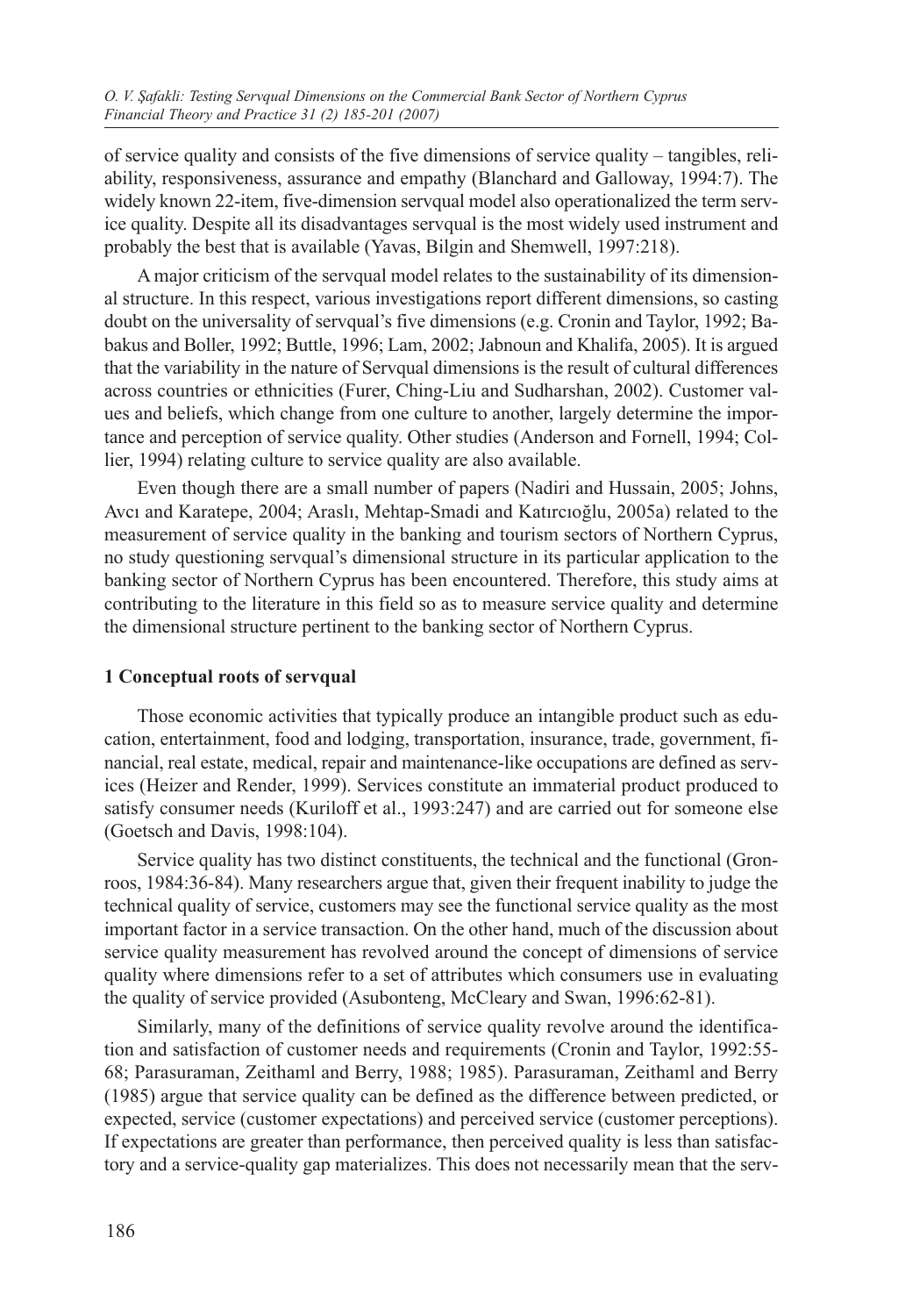ice is of low quality but rather that customer expectations have not been met and hence customer dissatisfaction occurs and opportunities arise for the better fulfillment of customer expectations.

The servqual scale is the principal instrument for assessing quality encountered in the services marketing literature (Parasuraman, Zeithaml and Berry, 1988; 1991). This instrument has been widely utilized by both managers (Parasuraman, Zeithaml and Berry, 1991) and academics (Babakus and Boller, 1992; Carman, 1990) to assess customer perceptions of service quality for a variety of services (e.g. banks, credit card companies, and repair and maintenance companies). The results of the initial published application of the servqual instrument indicated five dimensions of service quality which emerged across a variety of services. These dimensions include tangibles, reliability, responsiveness, assurance and empathy (Zeithaml, Parasuraman and Berry, 1990:176; Brensinger and Lambert, 1990; Crompton and MacKay, 1989). *Tangibles* are the physical evidence of service, *reliability* involves consistency of performance and dependability, *responsiveness* concerns the willingness or readiness of employees to provide services, *assurance*  corresponds to the knowledge and courtesy of employees and their ability to inspire trust and confidence, and finally, *empathy* pertains to the caring, individualized attention that a firm provides it customers (Lassar, Manolis and Winsor, 2000:245-246).

 In its original form, servqual contains 22 pairs of Likert scale statements structured around five service quality dimensions in order to measure service quality (Cronin and Taylor, 1992). Each statement appears twice. One measures customer expectations of a particular service industry. The other measures the perceived level of service provided by an individual organization in that industry. The 22 pairs of statements are designed to fit into the five dimensions of service quality. A seven-point scale ranging from "strongly agree" (7) to "strongly disagree" (1) accompanies each statement. The "strongly agree" end of the scale is designed to correlate with high expectations and high perceptions. Service quality occurs when expectations are met (or exceeded) and a service gap materializes if expectations are not met. The gap score for each statement is calculated as the perception score minus the expectation score. A positive gap score shows that expectations have been met or exceeded and a negative score demonstrates that expectations are not being met. Gap scores can be analyzed for each individual statement and can be aggregated to give an overall gap score for each dimension (Parasuraman, Zeithaml and Berry, 1988).

In the banking industry, gap analysis has been accepted as a critical tool to measure current levels of service quality (Lewis, 1991). There have been a number of empirical studies dealing with service quality in the banking sector in the application of servqual (e.g. Kangis and Voukelatos 1997; Angur, Nataraajan and Jahera, 1999; Jun et al., 1999; Jabnoun and Al-Tamimi, 2002; Al-Tamimi and Al-Amiri, 2003; Araslı, Katırcıoğlu and Mehtap-Smadi, 2005b; Lee and Hwan, 2005).

#### **2 Methodology**

As pointed out above the main aim of the research is to measure service quality and determine the dimensional structure of the servqual model developed by Parasuraman, Zeithaml and Berry as it pertains to the banking sector of Northern Cyprus. Research ap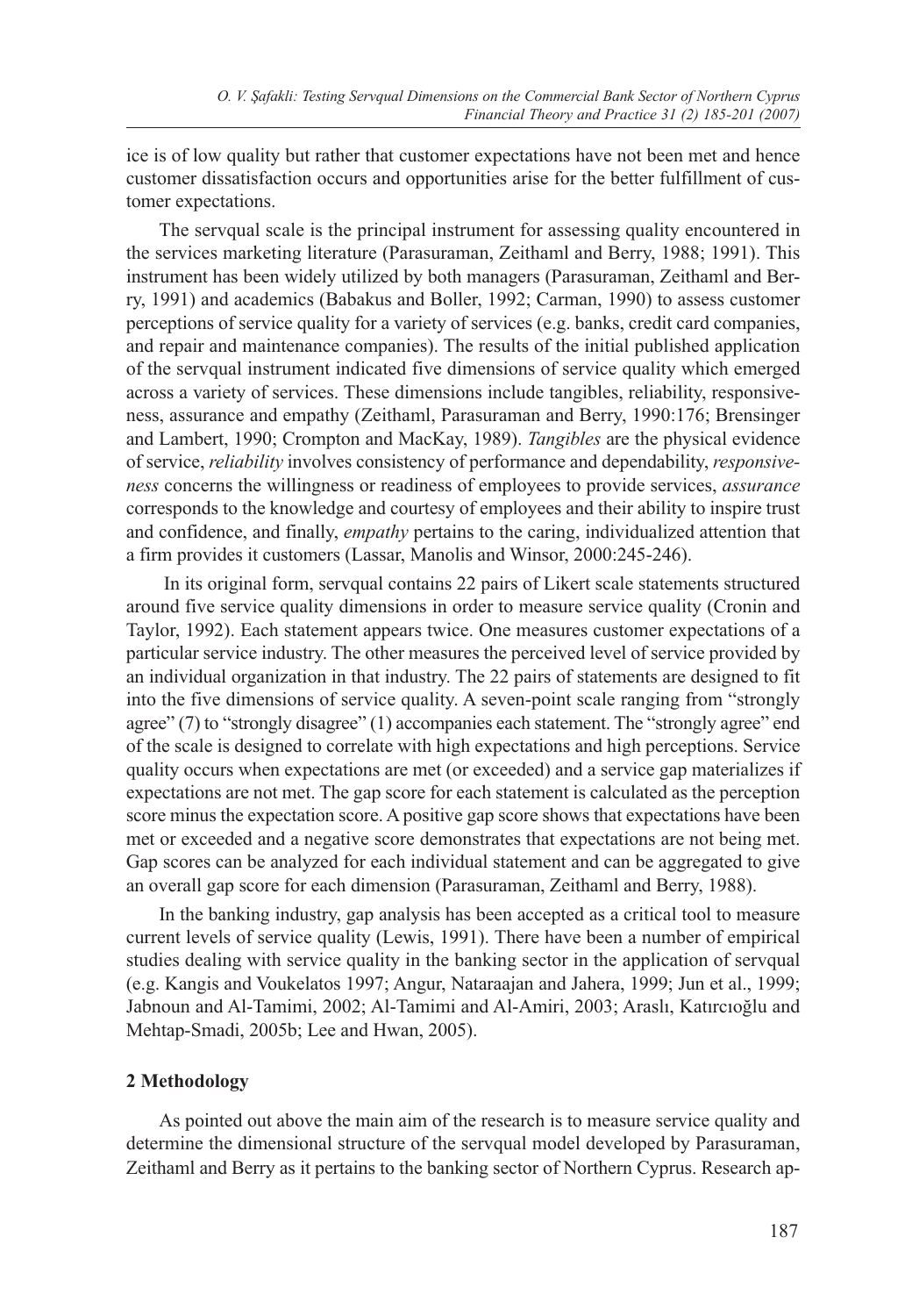plying non-probability convenience sampling1 (Sekaran, 2003:276) to clients residing in the city of Nicosia was conducted during the period of January – February 2006. Subjects completed 415 questionnaires, representing a response rate of 83 percent. Because of the nature of the sampling method, customers that were conveniently available and that agreed to respond outside the commercial banks were interviewed. Seventeen percent of customers did not agree to respond. The sampling method reveals that sample characteristics do not have to be the same as the actual population. Though a subject closely related to this research, questioning the cultural characteristics of the actual population was not the subject of this investigation. Instead, it is argued that any deviation from the original dimensionality of servqual is probably due to the unique cultural values of the society. A literature review supports this argument even though other factors can also explain the deviation. In other words, diagnosing the actual reasons for the probable deviations is not the subject of the research. However, it should be emphasized that generalizing research findings to the overall population is not methodologically reliable and hence the limitation of the study.

The questionnaire used in the study consists of three parts (Appendix 1). Part 1 contains the demographic profile of respondents including gender, age group, marital status, education and the type of commercial bank they usually work with. Part 2 includes expectations of respondents using a seven-point Likert scale ranging from "strongly disagree=1" to "strongly agree=7" to measure the 22 items. Similarly to Part 2, Part 3 contains perceptions of respondents to measure the service quality of commercial banks for 22 items. Both demographic and servqual items were tested to check if they were parametric or not. According to the "One-Sample Kolmogorov-Smirnov Test" all variables proved to be normally distributed (Appendix 2). Accordingly, parametric tests have been applied in the study. servqual variables were subjected to principal factor analysis to identify a small number of factors that may be used to represent relationships among sets of interrelated variables.

The analysis and tests utilized in the study include frequency and percentage analysis, one-sample *t* test, independent-samples *t* tests, paired-samples *t* tests,one-way ANO-VA test, factor analysis and reliability analysis.

## **3 Discussions of findings**

#### *3.1 Sample characteristics*

The basic findings related to sample characteristics of clients examined in the survey are given in Table 1.

As can be seen in the table, the sample of clients assessing the service quality of commercial banks included more females (59.9 percent) than males, more first and master's degrees (57.9 percent) than other categories and the percentage of married and sin-

<sup>&</sup>lt;sup>1</sup> In non-probability sampling designs, the elements in the population do not have any probabilities attached to their being chosen as sample subjects. This means that the findings from the study of the sample cannot be confidently generalized to the population. As the name implies, convenience sampling refers to the collection of information from members of the population who are conveniently available to provide it.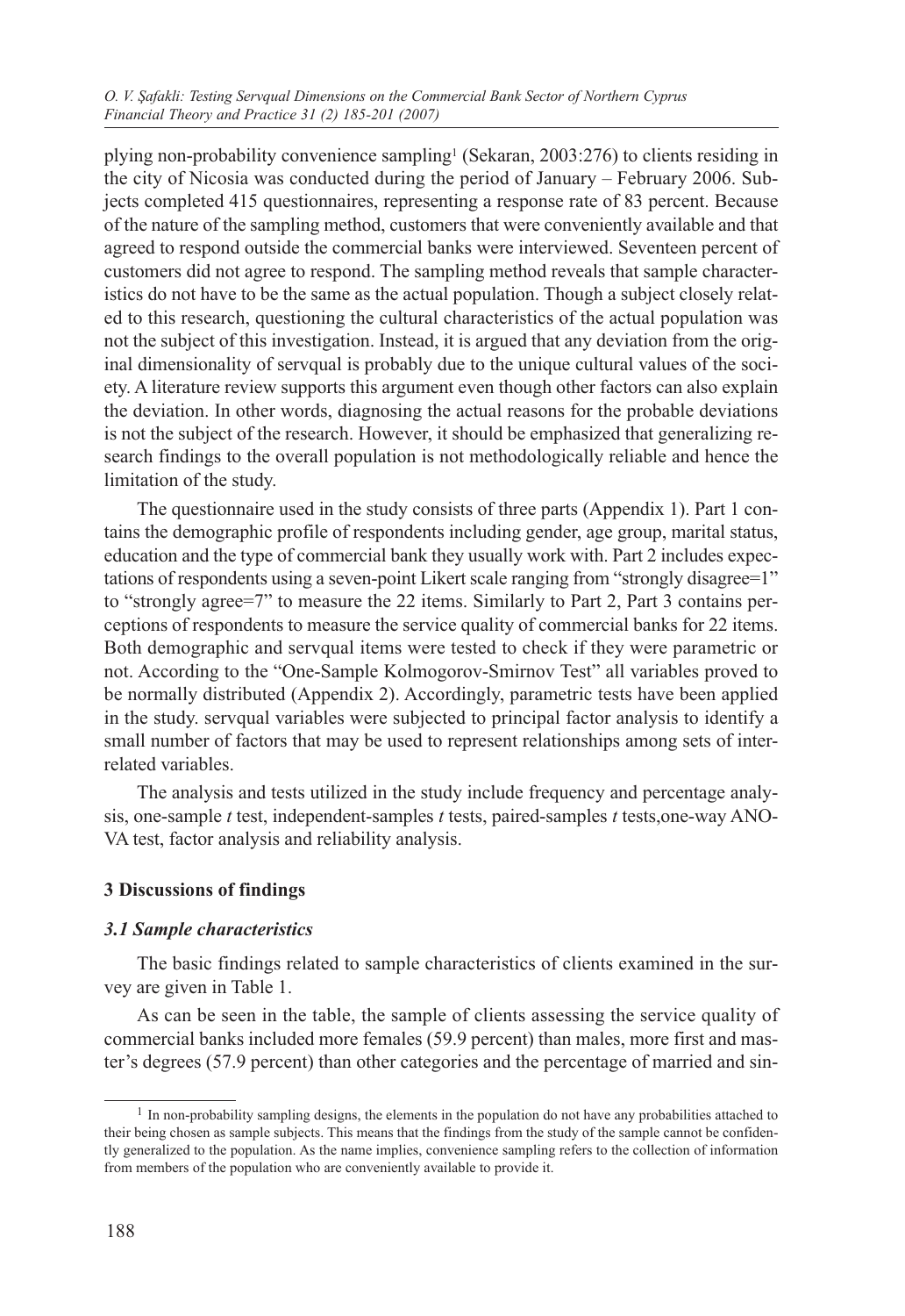gle categories are almost the same. Moreover, the majority of the respondents was between the ages of 25 and below (37.3 percent), and usually worked with local banks (48.6 percent).

| Factor                  | Category                  | Percentage |
|-------------------------|---------------------------|------------|
| Gender                  | Male                      | 40.1       |
|                         | Female                    | 59.9       |
| Age group               | 25 and below              | 37.3       |
|                         | $26 - 35$                 | 31.8       |
|                         | $36 - 45$                 | 17.6       |
|                         | 46 and above              | 13.3       |
| Marital status          | Single                    | 46.7       |
|                         | Married                   | 44.0       |
|                         | Widow                     | 9.2        |
| Education               | Primary school            | 1.7        |
|                         | Secondary school          | 4.1        |
|                         | High school               | 31.4       |
|                         | First and master's degree | 57.9       |
|                         | Doctorate                 | 4.9        |
| Commercial bank clients | Turkish branch banks      | 38.4       |
| usually work with       | Local banks               | 48.6       |
|                         | <b>HSBC</b>               | 13.0       |

*Table 1 Sample characteristics*

## *3.2 Factor analysis results*

As explained above, within the framework of the servqual scale, service quality measured as a gap score for each of the 22 items was computed by subtracting the expectation score from the corresponding perception score. The resulting 22 gap scores were then factor analyzed<sup>2</sup> (Green, Salkind and Ak, 2000:292) to confirm the existence of the five dimensions in the sample of clients. A factor analysis was conducted using varimax rotation (see Table 2). Regarding the pre-analysis testing for the suitability of the entire sample for factor analysis, the Kaiser-Meyer-Olkin measure of sampling adequacy was 0.871 and the Bartlet test of sphericity (1989.786) was significant at *p*<0.01, thus, indicating that the sample was suitable for factor analytic procedures. According to the analysis, factors with eigenvalues greater than 1.0 and factor loadings that are equal to or greater than 0.50 were

<sup>&</sup>lt;sup>2</sup> Factor analysis is a technique used to identify factors that statistically explain the variation and covariation among measures. Generally, the number of factors is considerably smaller than the number of measures and, consequently, the factors succinctly represent a set of measures. From this perspective, factor analysis can be viewed as a data-reduction technique since it reduces a large number of overlapping measured variables to a much smaller set of factors.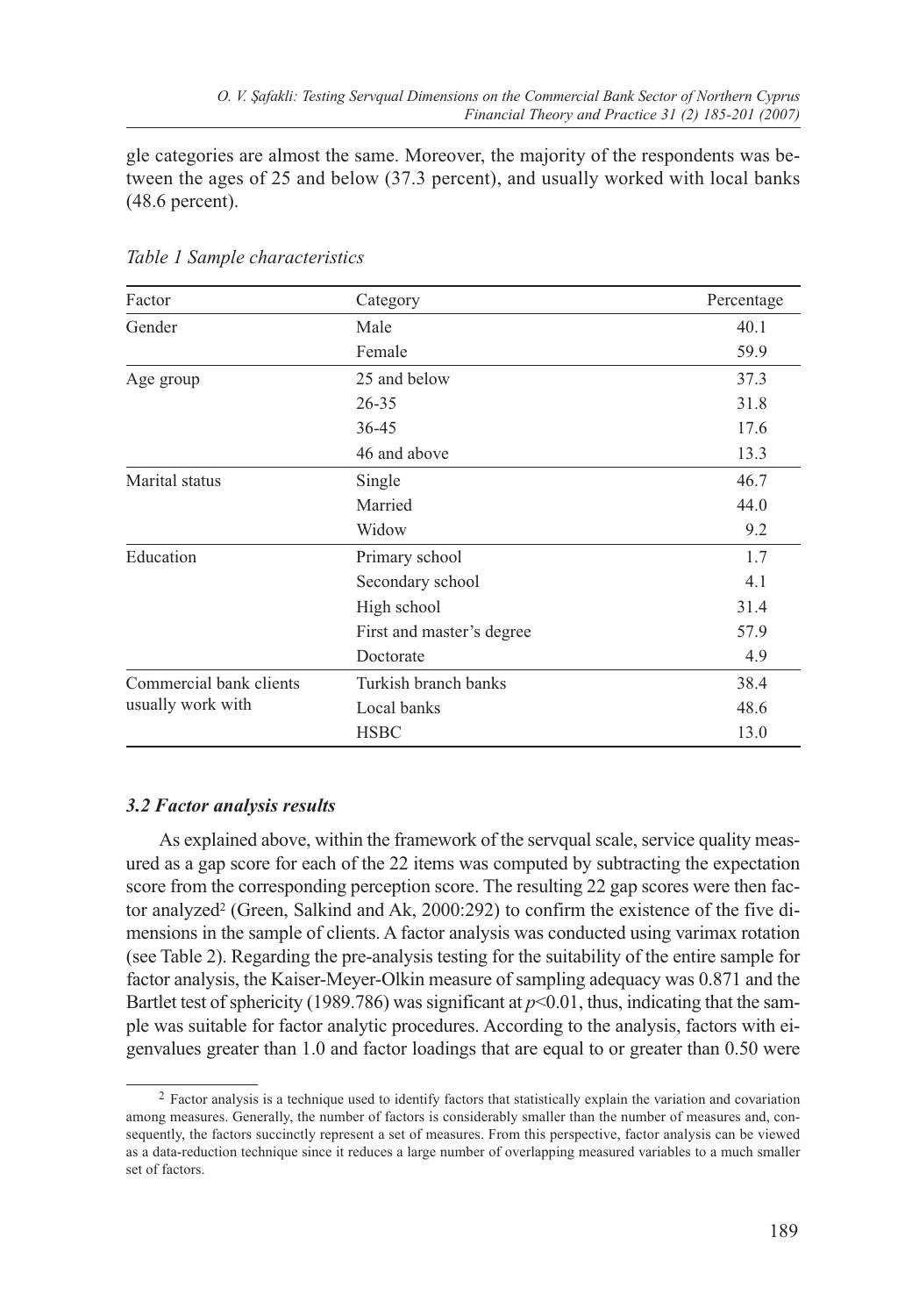retained. Seventeen items, loading under four dimensions, were extracted from the analysis leaving five items and these items explained 58.944 percent of the overall variance.

| Factors and items                                                                                      | Original<br>dimension | Eigenvalve Factor | loadings | $(\%)$ | Variance Cumulative<br>variance<br>$(\%)$ |
|--------------------------------------------------------------------------------------------------------|-----------------------|-------------------|----------|--------|-------------------------------------------|
| Reliability (Cronbach alpha= 0.771)                                                                    |                       | 5.596             |          | 15.689 | 15.689                                    |
| 8 An excellent bank provides its services at the<br>time it promises to do so                          | Reliability           |                   | .747     |        |                                           |
| 9 An excellent bank insists on error-free records                                                      | Reliability           |                   | .704     |        |                                           |
| 5 When an excellent bank promises to do<br>something by a certain time, it does so                     | Reliability           |                   | .691     |        |                                           |
| 12 Employees in an excellent bank are always<br>willing to help you                                    | Responsiv-<br>eness   |                   | .637     |        |                                           |
| Tangibles (Cronbach alpha= 0.780)                                                                      |                       | 1.981             |          | 15.262 | 30.951                                    |
| 3 An excellent bank's reception desk employees<br>are neat in appearance                               | Tangibles             |                   | .833     |        |                                           |
| 2 An excellent bank's physical facilities are<br>visually appealing                                    | Tangibles             |                   | .824     |        |                                           |
| 1 Excellent banks have modern looking<br>equipment                                                     | Tangibles             |                   | .774     |        |                                           |
| 4 An excellent bank's credit cards, cheques and<br>similar materials are visually appealing            | Tangibles             |                   | .609     |        |                                           |
| Empathy (Cronbach alpha= 0.754)                                                                        |                       | 1.351             |          | 14.691 | 45.642                                    |
| 21 An excellent bank has the customer's best<br>interest at heart                                      | Empathy               |                   | .747     |        |                                           |
| 22 The employees of an excellent bank understand Empathy<br>customer specific needs                    |                       |                   | .716     |        |                                           |
| 20 An excellent bank has employees who give<br>customer personal attention                             | Empathy               |                   | .704     |        |                                           |
| 19 An excellent bank has working hours suitable<br>for all customers                                   | Empathy               |                   | .702     |        |                                           |
| Customer orientation (Cronbach alpha= 0.745)                                                           |                       | 1.092             |          | 13.302 | 58.944                                    |
| 14 Employees in an excellent bank inspire<br>confidence in customers                                   | povjerenje            |                   | .732     |        |                                           |
| 7 An excellent bank performs the service right<br>the first time                                       | Reliability           |                   | .648     |        |                                           |
| 18 An excellent bank gives customers individual<br>attention                                           | Empathy               |                   | .638     |        |                                           |
| 6 When customers have problems employees<br>in an excellent bank will be sympathetic and<br>reassuring | Reliability           |                   | .522     |        |                                           |
| 10 Employees in an excellent bank tell you<br>exactly when the services will be performed              | Responsiv-<br>eness   |                   | .502     |        |                                           |

*Table 2 Results of factor analysis on 17 items and its four dimensions*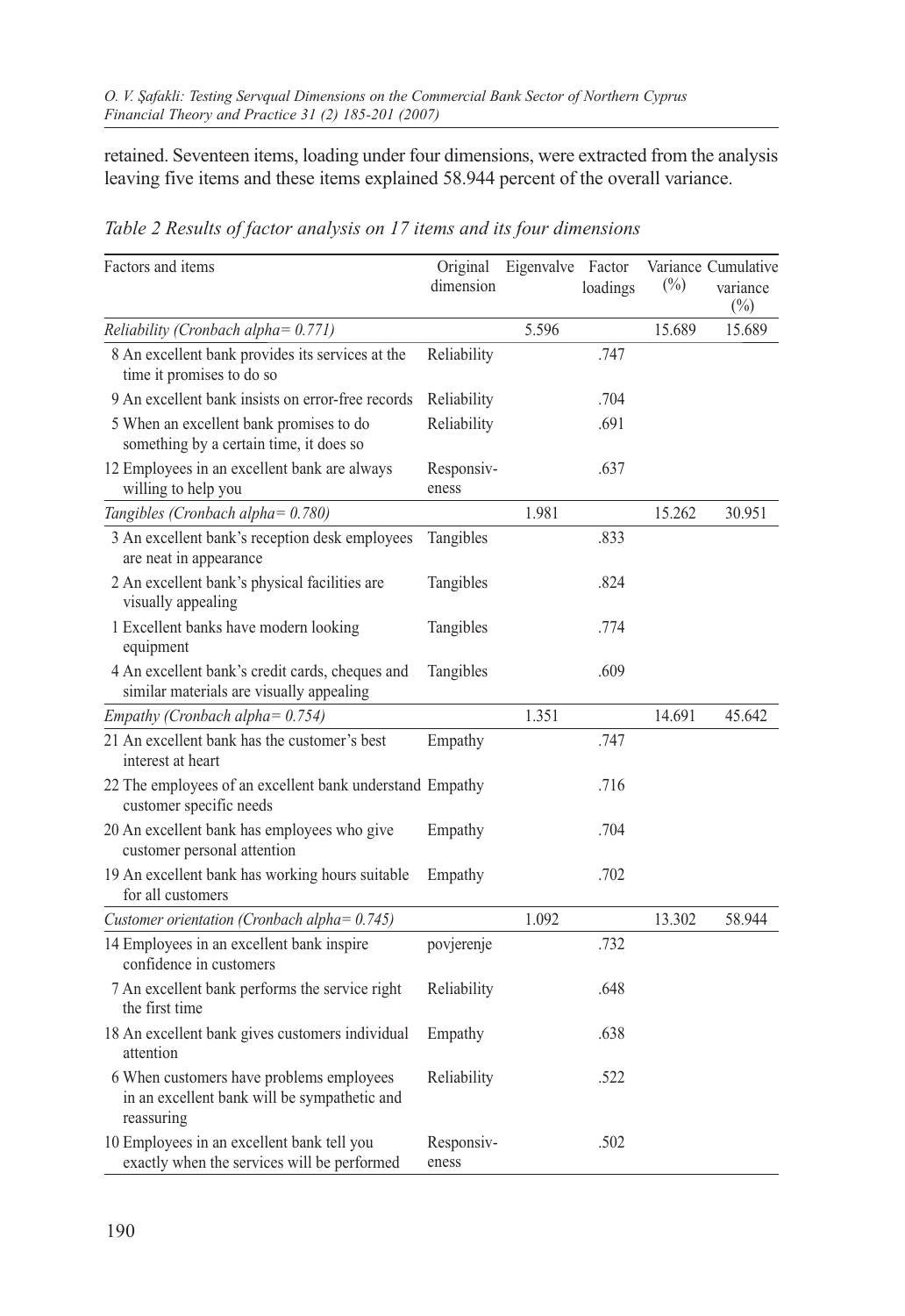| Dimension item          |                                                                                                     |      | Perception Expectation | Servqual<br>score     |
|-------------------------|-----------------------------------------------------------------------------------------------------|------|------------------------|-----------------------|
|                         | 8 An excellent bank provides its services<br>at the time it promises to do so                       | 5.19 | 5.68                   | $-4852$               |
|                         | 9 An excellent bank insists on error-free records                                                   | 5.58 | 5.91                   | $-.3342^a$            |
| Reliability             | 5 When an excellent bank promises to do something<br>by a certain time, it does so                  | 5.43 | 5.78                   | $-.3627a$             |
|                         | 12 Employees in an excellent bank are always<br>willing to help you                                 | 5.16 | 5.56                   | $-3925^a$             |
|                         | 3 An excellent bank's reception desk employees<br>are neat in appearance                            | 4.83 | 5.19                   | $-3676^a$             |
| Tangibles               | 2 An excellent bank's physical facilities<br>are visually appealing                                 | 4.99 | 5.41                   | $-4234^a$             |
|                         | 1 Excellent banks have modern looking equipment                                                     | 4.93 | 5.33                   | $-.4044a$             |
|                         | 4 An excellent bank's credit cards, cheques and<br>similar materials are visually appealing         | 4.91 | 5.08                   | $-.1671$              |
|                         | 21 An excellent bank has the customer's best<br>interest at heart                                   | 4.60 | 5.15                   | $-.5488$ <sup>a</sup> |
|                         | 22 The employees of an excellent bank understand<br>customers specific needs                        | 4.42 | 4.80                   | $-3893^a$             |
| Empathy                 | 20 An excellent bank has employees who give<br>customers personal attention                         | 4.63 | 5.09                   | $-4792^a$             |
|                         | 19 An excellent bank has working hours suitable<br>for all customers                                | 4.64 | 5.18                   | $-.5608a$             |
|                         | 14 Employees in an excellent bank insist confidence<br>in customers                                 | 5.33 | 5.75                   | $-.4118a$             |
|                         | 7 An excellent bank performs the service right<br>the first time                                    | 5.30 | 5.72                   | $-4275^a$             |
| Customer<br>orientation | 18 An excellent bank gives customers<br>individual attention                                        | 5.05 | 5.61                   | $-.5697a$             |
|                         | 6 When customers have problems employees in an<br>excellent bank will be sympathetic and reassuring | 5.03 | 5.49                   | $-4681^a$             |
|                         | 10 Employees in an excellent bank tell you exactly<br>when the services will be performed           | 4.93 | 5.34                   | $-4083^a$             |

*Table 3 Average servqual scores of clients in Northern Cyprus*

*a Significant at 5 percent (p<.05) = Perception and expectation differ significantly at 5 percent*

Overall alpha coefficient as the reliability analysis is 0.870. Items for each subscale were also subjected to reliability analysis. The alpha coefficients for the total scale were 0.771, 0.780, 0.754, and 0.745 respectively for the four dimensions. Reliability coefficient above 0.7 is considered sufficient (George and Mallery 2001:217). This supports the internal cohesiveness of the items forming each dimension. Therefore, the dimensions found in the study are not completely the same as servqual's original dimensions. While two of the original dimensions, "assurance" and "responsiveness",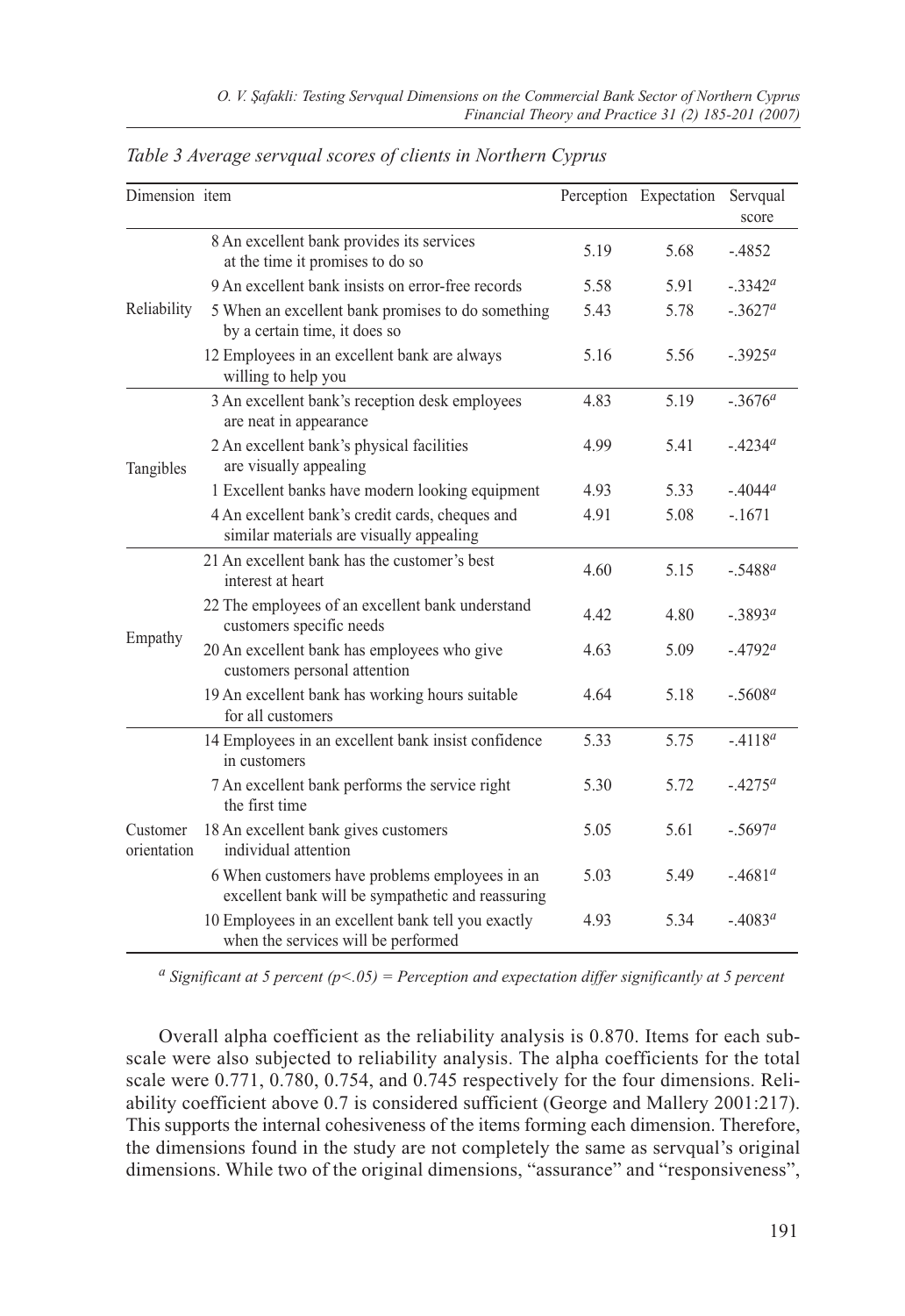are extracted, the new dimension of "customer orientation" is added to the servqual model to make it unique to the banking sector of Northern Cyprus. This dimension results from the personal judgment of the author, pursuant to the idea that the sets of interrelated variables included in the factor can be used to measure the "customer orientation" of the bank. There are four items of reliability, one item of which belonged to the original dimension of responsiveness. All items of the dimensions of tangibles and empathy are the same as the original items as shown in Table 2. There are five items of "customer orientation" that belonged to the original dimensions of assurance, reliability, empathy and responsiveness.

## *Servqual scores of clients*

Respondents' expectations and perceptions of service quality are included in Table 3. As shown in the table servqual scores for all items bear negative signs, indicating that expectations are greater than performance, perceived quality is less than satisfactory and a service-quality gap has materialized. Even though the servqual score for item 4 is negative, according to the paired samples *t* test the means of perception and expectation do not differ significantly at  $p < .05$  (.091( $p$  ) $> .05$ ). In other words, for 16 out of 17 items banks fall short of expectations.

While the highest perception and expectation scores of the respondents were for item 9, the lowest perception and expectation scores of the respondents belonged to item 22.

Gap scores were calculated by reducing expectation scores from perception scores. The highest gap score was for item 18 "An excellent bank gives customer individual attention". On the contrary, the lowest gap score was for item 4 "An excellent bank's credit cards, cheques and similar materials are visually appealing" for which expectation and perception is not significantly different.

Table 4 shows mean scores of perceptions and expectations together with the servqual scores presented in line with four dimensions. The results have revealed that significant differences between expectations and perceptions of these four dimensions occurred. The highest gap score was for the empathy dimension while the lowest gap score was for the tangibles dimension. Based on the quality dimensions, empathy has the highest negative servqual scores. In other words, compared with other factors, the satisfactory level of emphatic behavior is lower.

| Dimension            | Perception | Expectation | Servqual score         |
|----------------------|------------|-------------|------------------------|
| Reliability          | 5.3391     | 5.7525      | $-4058^{\circ}$        |
| Tangibles            | 4.9189     | 5.2653      | $-.3516^a$             |
| Empathy              | 4.5782     | 5.0551      | $-0.4849$ <sup>a</sup> |
| Customer orientation | 5.1360     | 5.6040      | $-0.4673^{\circ}$      |

*Table 4 Servqual scores of quality dimensions*

*a Significant at 5 percent (p<.05) = Perception and expectation differ significantly at 5 percent*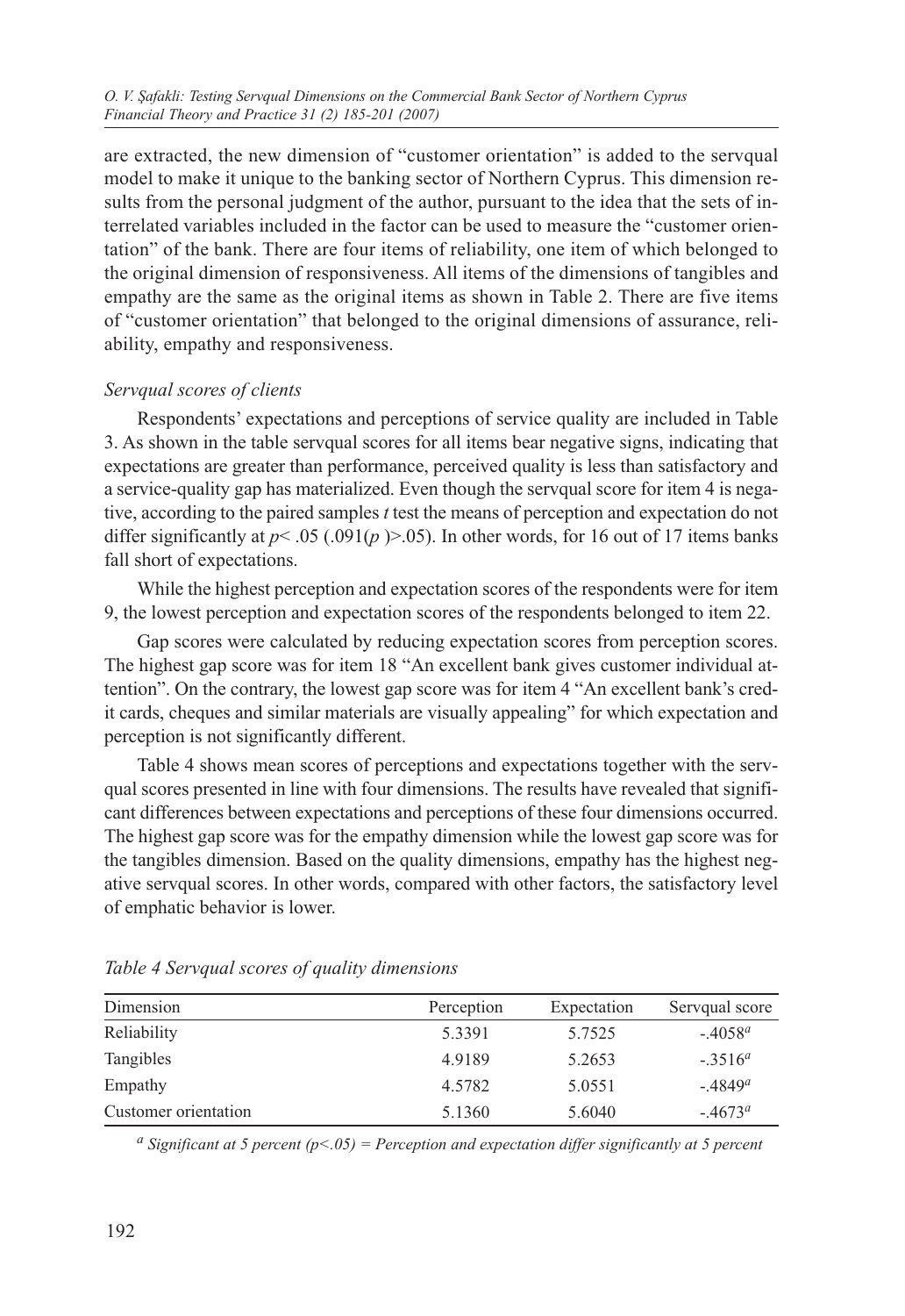|                                              | Reliability | Tangibles   | Empathy     | Customer orientation |
|----------------------------------------------|-------------|-------------|-------------|----------------------|
| <b>Sex</b>                                   |             |             |             |                      |
| Female                                       | $-.4367$    | $-.3563$    | $-.4275$    | $-.3376$             |
| Male                                         | $-.3880$    | $-.3521$    | $-.5255$    | $-.5538$             |
| (F)                                          | .064        | .449        | 2,374       | .005                 |
| Age group                                    |             |             |             |                      |
| 25 and below                                 | $-4681$     | $-.3454$    | $-.5272$    | $-.5530$             |
| $26 - 35$                                    | $-.3367$    | $-.2323$    | $-4121$     | $-.3233$             |
| 36-45                                        | $-.1051$    | $-.3080$    | $-.1786$    | $-.3739$             |
| 46 and above                                 | $-.8088$    | $-7123$     | $-0.9481$   | $-.6704$             |
| (F)                                          | $2.490^{b}$ | 1.243       | $2.493^{b}$ | 1.227                |
| Marital status                               |             |             |             |                      |
| Single                                       | $-4872$     | $-.3558$    | $-.5190$    | $-.6387$             |
| Married                                      | $-.3926$    | $-.5336$    | $-.4929$    | $-.3209$             |
| Widow                                        | $-.0500$    | .5068       | $-.1714$    | $-.2457$             |
| (F)                                          | 1.329       | $7.178^{a}$ | .711        | 3.118                |
| Education                                    |             |             |             |                      |
| Primary school                               | $-.8571$    | $-.0714$    | $-1.4643$   | $-0.9143$            |
| Secondary school                             | $-.8676$    | $-.3088$    | $-.6719$    | $-.9467$             |
| High school                                  | $-.3230$    | $-.4841$    | $-.4897$    | $-.4000$             |
| First and master's degree                    | $-.4089$    | $-.2874$    | $-.4677$    | $-0.4699$            |
| Doctorate                                    | $-.3158$    | $-.3375$    | $-.2500$    | $-.3474$             |
| (F)                                          | .698        | .388        | .812        | .810                 |
| Commercial bank clients<br>usually work with |             |             |             |                      |
| Turkish branch banks                         | $-.5603$    | $-.3328$    | $-.5034$    | $-.6270$             |
| Local banks                                  | $-0.3194$   | $-.4524$    | $-.5450$    | $-.3844$             |
| <b>HSBC</b>                                  | $-.2050$    | $-.1429$    | $-.0800$    | $-.3040$             |
| (F)                                          | 1.039       | .581        | 1.224       | 1.221                |

| Table 5 The impact of demographic variables on the factors' servqual scores using |  |  |  |
|-----------------------------------------------------------------------------------|--|--|--|
| analysis of variance                                                              |  |  |  |

*a p < 0,01*

*b p < 0,10*

*Note: Means are represented in terms of factor scores*

#### *The impact of demographic variables on the factors' servqual scores*

By referring to demographic characteristics of clients in Table 1 and servqual scores of four dimensions in Table 5 the independent sample samples t-test" and one-way ANO-VA test were used to determine if the gap factor score means varied among different demographic characteristics. Findings indicated that only two of the characteristics, *age group* and *marital status* yielded significant differences at the 0.10 level in disparity of service quality.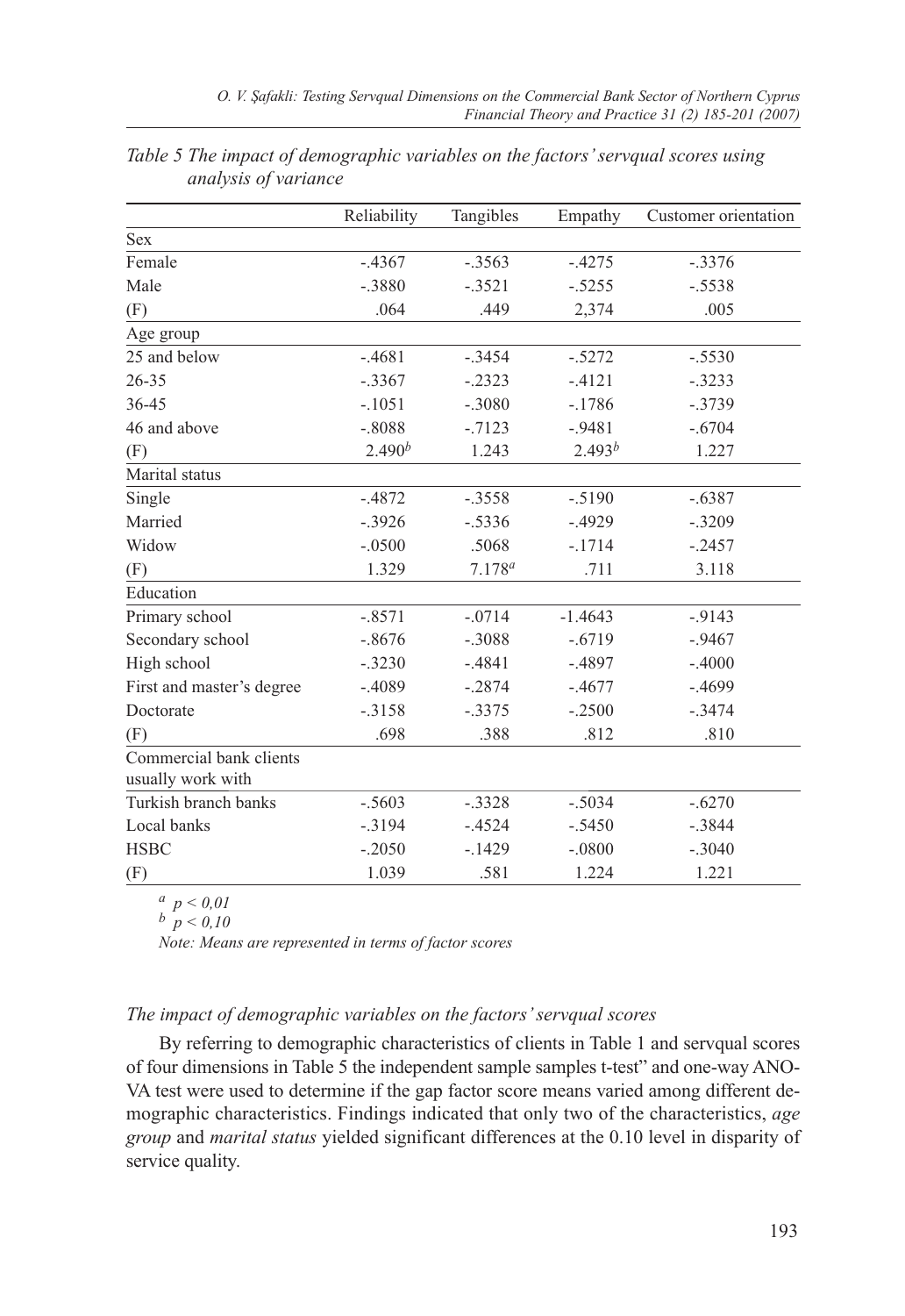- *Age group*: Age group of "46 and above" indicated a higher servqual score for the *reliability* dimension, than the age group "between 36 and 45" ( $p=0.076$ ). Furthermore, age group of "46 and above" showed a similar pattern, indicating a higher servqual score for the *empathy* dimension than with the age group "between 36 and 45" (*p*= 0.071)
- *Marital status*: Married respondents provided a greater servqual score for the *tangibles* dimension than non-married. However, two relationships proved to be statistically different. These are "between single and widowed respondents  $(p= 0.007)$ " and "between married and widowed respondents  $(p= 0.001)$ . No significant differences existed between single and married respondents (*p*= 0.539).

#### **4 Conclusions and implications**

The most popular and widely used instrument for measuring functional quality is servqual. Even though there are few opponents of its philosophy, its dimensions began to be questioned. The diverse cultural values that shape perceptions of quality can lead to diversification of the original servqual dimensions. In this respect, this study has been conducted in order to measure service quality and determine the dimensional structure pertinent to the banking sector of Northern Cyprus. As expected, the study has put forward servqual dimensions different from those in the original model. A new dimension that of "customer orientation" has been added to the servqual model whiles two of the original dimensions, "assurance" and "responsiveness", have been extracted. Therefore the new servqual model has been reduced to four dimensions rather than five. These dimensions are *tangibles, reliability, empathy* and *customer orientation*. Regarding servqual scores, respondents reported negative results for all dimensions, meaning that expectations are greater than performance, and perceived quality is less than satisfactory and a servicequality gap materializes. This shows that all types of commercial banks, regarding which client quality perceptions did not differ significantly, should improve their service quality in order to overlap with clients' expectations. Furthermore, it should be noted that apart from the age group and marital status other demographic characteristics yielded no significant differences in disparity of service quality.

#### **REFERENCES**

**Al-Tamimi, H. A. H. and Al-Amiri, A., 2003.** "Analysing Service Quality in the UAE Islamic Banks". *Journal of Financial Services Marketing,* 8 (2), 119-132.

**Anderson, E. W. and Fornell, C., 1994.** "A Customer Satisfaction Research Prospectus" in R. T. Rust and Oliver, R. L., eds. *Service Quality: New Directions in Theory and Practice.* Cambridge: Sage, 13-43.

**Araslı, H., Mehtap-Smadi, S. and Katırcıoğlu, S. T., 2005a.** "Customer Service Quality in the Greek Banking Indusrty". *Managing Service Quality,* 15 (1), 41-56.

**Araslı, H., Katırcıoğlu, S. T. and Mehtap-Smadi, S., 2005b.** "A Comparison of Service Quality in the Banking Industry: Some Evidence from Turkish- and Greek-speaking Areas in Cyprus". *International Journal of Bank Marketing,* 3 (7), 508-526.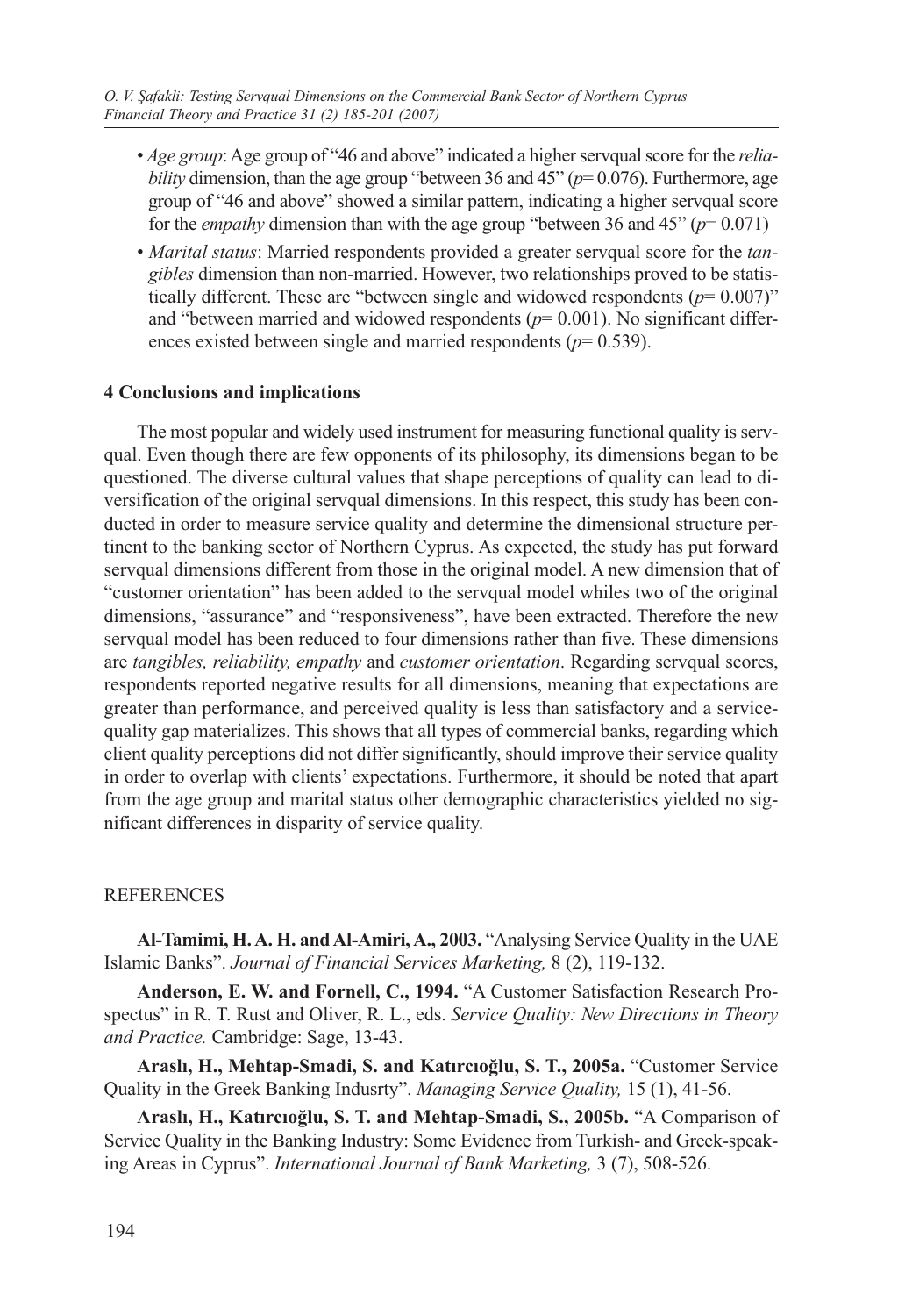**Asubonteng, P., McCleary, K. J. and Swan, J. E., 1996.** "Servqual Revisited: A Critical Review Of Service Quality". *The Journal of Services Marketing,* 10 (6), 22-45.

**Angur, M. G., Nataraajan, R. and Jahera, Jr. J.S., 1999.** "Service Quality in the Banking Industry: An Assessment in a Developing Economy". *International Journal of Bank Marketing,* 17 (3), 116-123.

**Babakus, E. and Boller, G. W., 1992.** "An Empirical Assessment of the Servqual Scale". *Journal of Business Research,* 24, 253-268.

**Blanchard, R.F. and Galloway, R. L., 1994.** "Quality in Retail Banking". *International Journal of Service Industry Management,* 5 (4), 5-23.

**Brensinger, R. P. and Lambert, D. M., 1990.** "Can the Servqual Scale be Generalized to Business-to-Business Services?" in *Knowledge Development in Marketing AMA's Summer Educators' Conference Proceedings.* Chicago: American Marketing Association, 289.

**Buttle, F., 1996.** "Servqual: review, critique, research agenda". *European Journal of Marketing,* 30 (1), 8-32.

**Carman, J. M., 1990.** "Consumer Perceptions of Service Quality: An Assessment of the Servqual Dimensions". *Journal of Retailing,* 66 (Spring), 33-55.

**Crompton, J. L. and MacKay, K. J., 1989.** "Users' Perceptions of the Relative Importance of Service Quality Dimensions in Selected Public Recreation Programs". *Leisure Sciences*, 11, 367-375.

**Cronin, J. J. Jr and Taylor, S. A., 1992.** "Measuring Service Quality. A Re-examination and Extension". *Journal of Marketing,* 56 (July), 55-68.

**Collier, D. A., 1994.** *The Service/Quality Solution: Using Service Management to Gain Competitive Advantage.* Ilinois: Irwin*.* 

**Cui, C. C, Lewis, B. R. and Park, W., 2003.** "Service Quality Measurement in the Banking Sector in South Korea". *International Journal of Bank Marketing,* 21 (4/5), 191-201.

**Furer, O., Ching-Liu, B. S. and Sudharshan, D., 2002.** "The relationship between Culture and Service Quality Perceptions". *Journal of Service Research,* 2 (4), 355-370.

**George, D. and Mallery, P., 2001.** *SPSS for Windows.* A Pearson Education Company, United States of America.

**Goetsch, D. L. and Stanley, B. D., 1998.** *Understanding and Implementing ISO 9000 and ISO Standards.* New York: Prentice-Hall.

**Green, S. B., Salkind, N. J. and Akey, T. M., 2000.** *Using SPSS for Windows.* New York: Prentice-Hall.

**Gronroos, C., 1984.** "A Service Quality Model and its Implications". *European Journal of Marketing,* 18 (4), 1-36.

**Heizer, J. and Render, B., 1999.** *Operations Management.* Upper Saddle River: Prentice-Hall.

**Jabnoun, N. and Khalife, A., 2005.** "A Customized Measure of Service Quality in the UAE". *Managing Service Quality,* 15 (4), 374-388.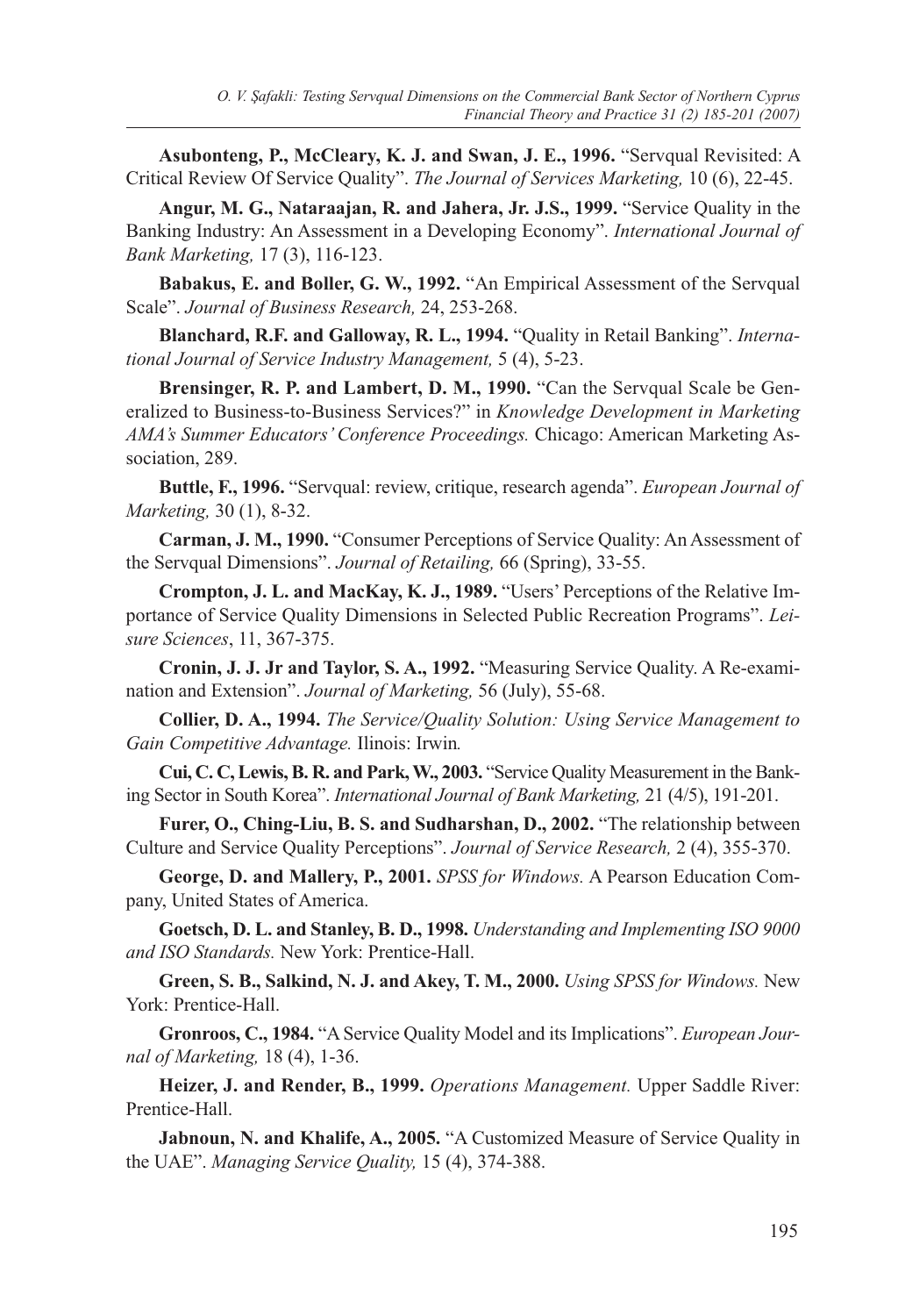**Jabnoun, N. and Al-Tamimi, H., 2002.** "Measuring Perceived Service Quality at UAE Commercial Banks". *International Journal of Quality and Reliability Management,* 20 (4), 458-472.

**Johns, N., Avcı, T. and Karatepe, O. M., 2004.** "Measuring Service Quality of Travel Agents: Evidence from Northern Cyprus". *Service Industries Journal,* 24 (3), 82-100.

**Jun, M. [et al.], 1999.** "Service Quality Perceptions in the Banking Industry: Major Dimensions". *Journal of Business Strategies,* 16 (2), 170-188.

**Kangis, P. and Voukelatos, V., 1997.** "Private and Public Banks: A Comparison of Customer Expectations and Perceptions". *International Journal of Bank Marketing,* 17 (7), 279-287.

**Kuriloff, A., Hemphill, J. M. and Cloud, D., 1993.** *Managing Service Quality.* London: Paul Chapman Publishing.

**Lam, L. K. P., 2002.** "Making Sense of Servqual's Dimensions to the Chinese Customers in Macau". *Journal of Market,* 5 (1), 43-58.

**Lassar, W. M., Manolis, C. and Winsor, R. D., 2000.** "Service Quality Perspectives and Satisfaction in Private Banking". *Journal of Services Marketing,* 14 (3), 244-271.

**Lee, M. C. and Hwan, I. S., 2005.** "Relationship among Service Quality, Customer Satisfaction and Profitability in the Taiwanese Banking Industry". *International Journal of Management,* 22 (4), 635-648.

**Lewis, B. R., 1991.** "Service Quality: An International Comparison of Bank Customers' Expectations and Perceptions". *Journal of Marketing Management,* 7, 7-18.

**Nadiri, H. and Hussain, K., 2005.** "Perceptions of Service Quality in North Cyprus Hotels". *International Journal of Contemporary Hospitality Management*, 17 (6), 469-480.

**Parasuraman, A., Zeithaml, V. and Berry, L. L., 1985.** "A Conceptual Model of Service Quality: Its Implications for the Future Research". *Journal of Marketing,* 49 (4), 41-50.

**Parasuraman, A., Zeithaml, V. and Berry, L. L., 1988.** "Servqual: A Multipleitem Scale for Measuring Customer Perceptions of Service Quality". *Journal of Retailing,* 64 (1), 12-37.

**Parasuraman, A., Berry, L. L. and Zeithaml, V. A., 1991.** "Refinement and Reassessment of the Servqual Scale". *Journal of Retailing,* 67 (4), 420-450.

**Sekaran, U., 2003.** *Research Methods For Business.* New York: John Wiley & Sons.

**Yavas, U., Bilgin, Z. and Shemwell, D. J., 1997.** "Service Quality in the Banking Sector in an Emerging Economy: a Consumer Survey". *International Journal of Bank Marketing,* 15/16, 217-223.

**Zeithaml, V. A., Parasuraman, A. and Berry, L. L., 1990.** *Delivering Quality Service: Balancing Customer Perceptions and Expectations.* USA: Free Press.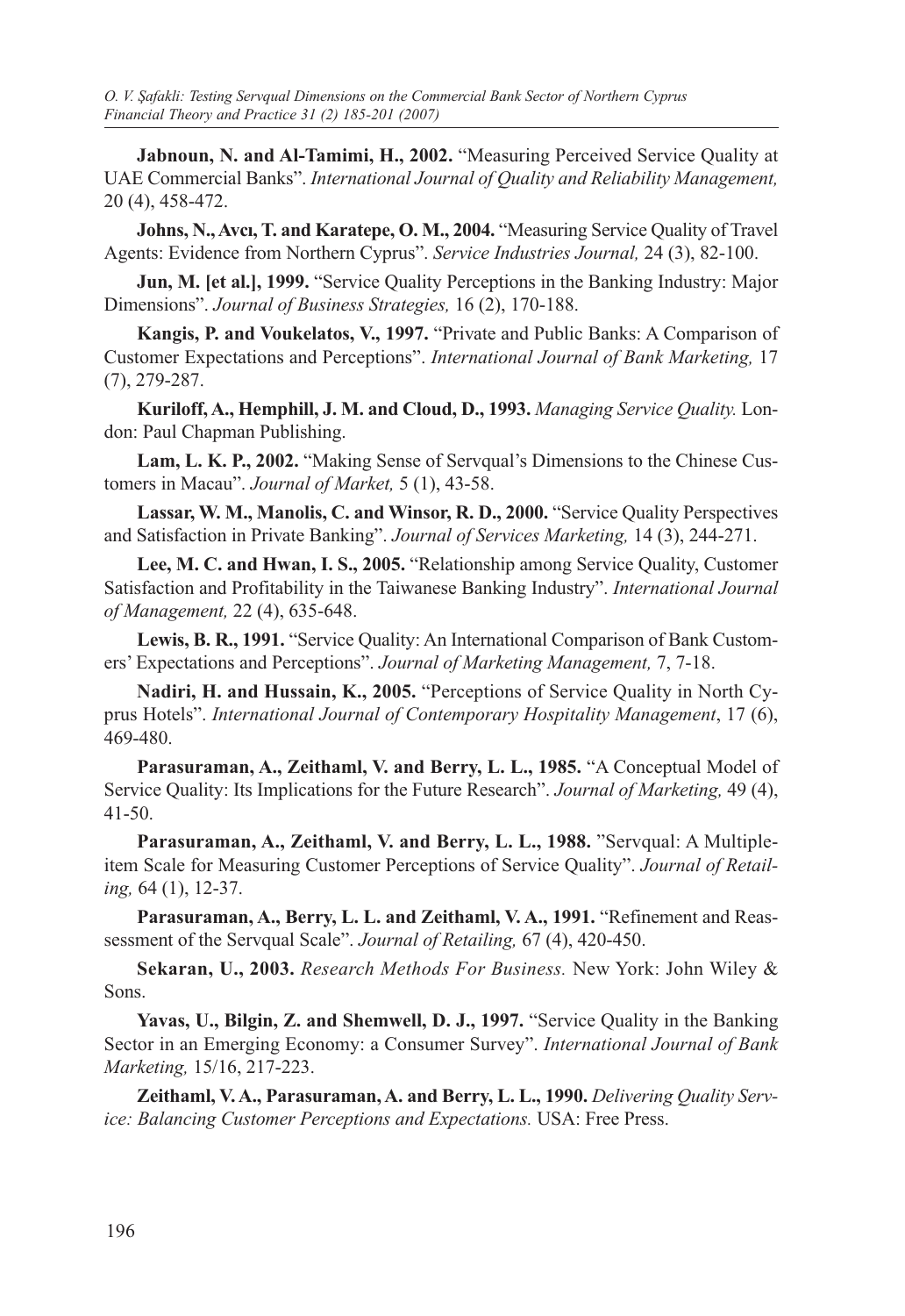# **Appendix 1 A Questionnaire on measuring service quality of banking sector in Northern Cyprus**

| Factor                                  | Category                  |  |  |  |  |
|-----------------------------------------|---------------------------|--|--|--|--|
| 1 Gender                                | Male                      |  |  |  |  |
|                                         | Female                    |  |  |  |  |
| 2 Age group                             | 25 and below              |  |  |  |  |
|                                         | $26 - 35$                 |  |  |  |  |
|                                         | 36-45                     |  |  |  |  |
|                                         | 46 and above              |  |  |  |  |
| 3 Marital status                        | Single                    |  |  |  |  |
|                                         | Married                   |  |  |  |  |
|                                         | Widowed                   |  |  |  |  |
| 4 Education                             | Primary school            |  |  |  |  |
|                                         | Secondary school          |  |  |  |  |
|                                         | High school               |  |  |  |  |
|                                         | First and master's degree |  |  |  |  |
|                                         | Doctorate                 |  |  |  |  |
| 5 Commercial bank you usually work with | Turkish branch banks      |  |  |  |  |
|                                         | Local banks               |  |  |  |  |
|                                         | <b>HSBC</b>               |  |  |  |  |

# *Part One: Please circle your responses to the following questions.*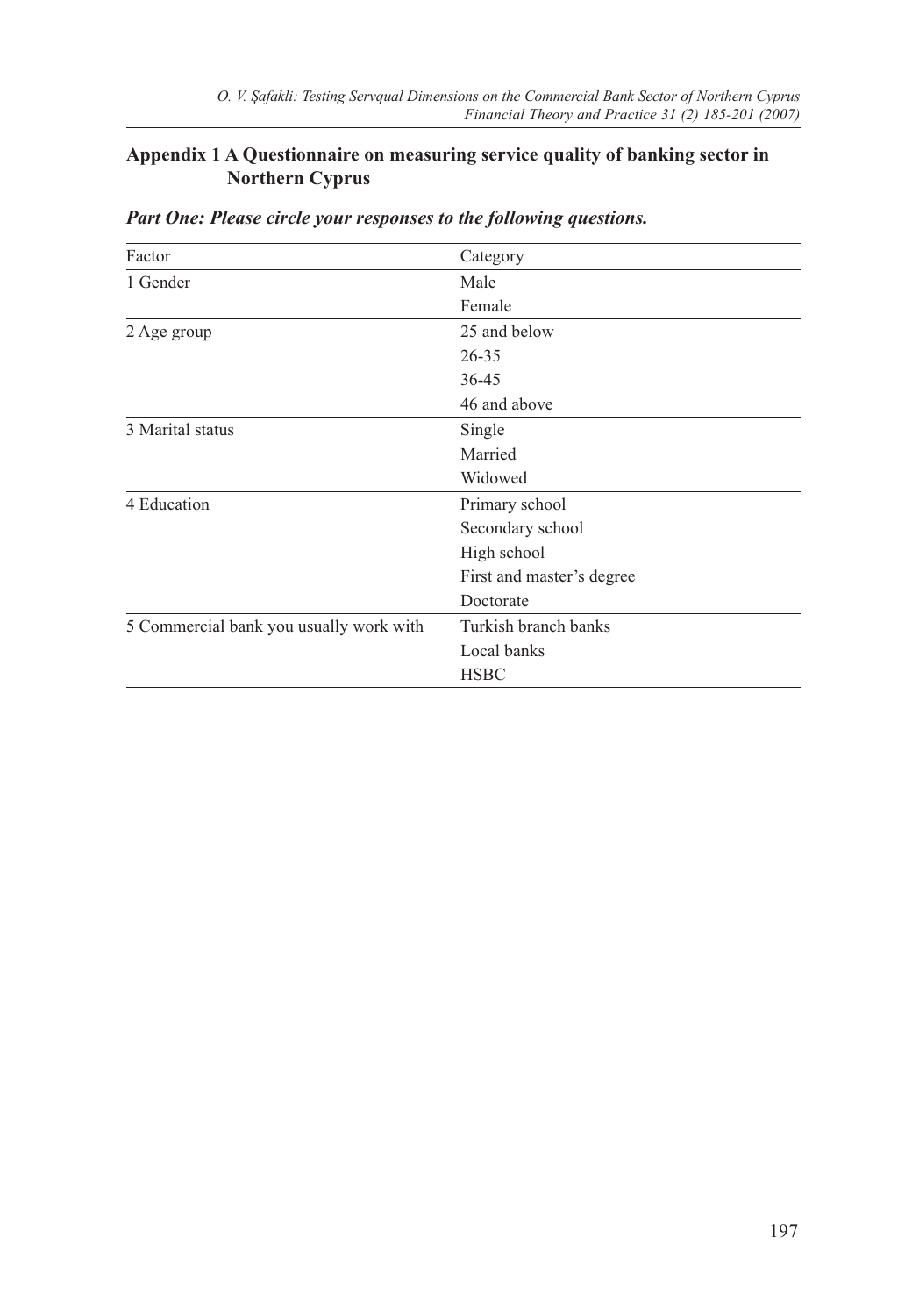# *Part two customer quality expectations*

Please rate the following 22 Servqual instruments by circling the number from "strongly disagree=1" to "strongly agree=7" accordingly to reflect your quality expectations from an excellent bank.

| $\mathbf{1}$ | Modern looking equipment                                            |              | 1 2 3 4 5 6 7       |                  |             |     |     |     |
|--------------|---------------------------------------------------------------------|--------------|---------------------|------------------|-------------|-----|-----|-----|
| 2            | Visually appealing physical facilities                              | $\mathbf{1}$ |                     |                  | 2 3 4 5 6 7 |     |     |     |
| 3            | Neat-appearing employees                                            | $\mathbf{1}$ |                     |                  | 2 3 4 5 6 7 |     |     |     |
| 4            | Visually appealing materials associated with the service            |              | $1 \t2 \t3 \t4 \t5$ |                  |             |     |     | 6 7 |
| 5            | Keeping promise to do something by a certain time                   | $\mathbf{1}$ |                     |                  | 2 3 4 5 6 7 |     |     |     |
| 6            | Showing sincere interest in solving a customer's problems           | $\mathbf{1}$ |                     |                  | 2 3 4 5 6 7 |     |     |     |
| 7            | Performing the service correctly the first time                     | $\mathbf{1}$ |                     |                  | 2 3 4 5 6 7 |     |     |     |
| 8            | Providing the service at the time the service was promised          | $\mathbf{1}$ |                     |                  | 2 3 4 5 6 7 |     |     |     |
| 9            | Insisting on error-free records                                     |              | $1 \t2 \t3 \t4 \t5$ |                  |             |     |     | 6 7 |
| 10           | Employees telling customers exactly what services will be performed | $\mathbf{1}$ |                     |                  | 2 3 4 5     |     | 6 7 |     |
| 11           | Employees giving prompt service to customers                        | $\mathbf{1}$ |                     |                  | 2 3 4 5 6 7 |     |     |     |
| 12           | Employees always being willing to help customers                    |              | $1\ 2\ 3\ 4\ 5$     |                  |             |     |     | 6 7 |
| 13           | Employees are never too busy to respond to customers' requests      | 1            |                     |                  | 2 3 4 5 6 7 |     |     |     |
| 14           | The behavior of employees instilling confidence in their customers  | $\mathbf{1}$ |                     |                  | 2 3 4 5 6 7 |     |     |     |
| 15           | Customers feeling safe in their transactions                        |              | 1 2 3 4 5 6 7       |                  |             |     |     |     |
| 16           | Employees being consistently courteous with their customers         | $\mathbf{1}$ |                     |                  | 2 3 4 5 6 7 |     |     |     |
| 17           | Employee having the knowledge to answer customers' questions        | $\mathbf{1}$ | $\mathcal{L}$       |                  | 3 4 5       |     |     | 6 7 |
| 18           | Giving customers individual attention                               | $\mathbf{1}$ |                     |                  | 2 3 4 5 6 7 |     |     |     |
| 19           | Operating hours convenient to all their customers                   | $\mathbf{1}$ |                     |                  | 2 3 4 5 6 7 |     |     |     |
| 20           | Employees giving customers personal attention                       | $\mathbf{1}$ |                     |                  | 2 3 4 5     |     |     | 6 7 |
| 21           | Having the customers' best interests at heart                       | $\mathbf{1}$ |                     | $2 \overline{3}$ |             | 4 5 | 6 7 |     |
| 22           | The employees understanding the specific needs of customers         | $\mathbf{1}$ |                     |                  | 2 3 4 5 6 7 |     |     |     |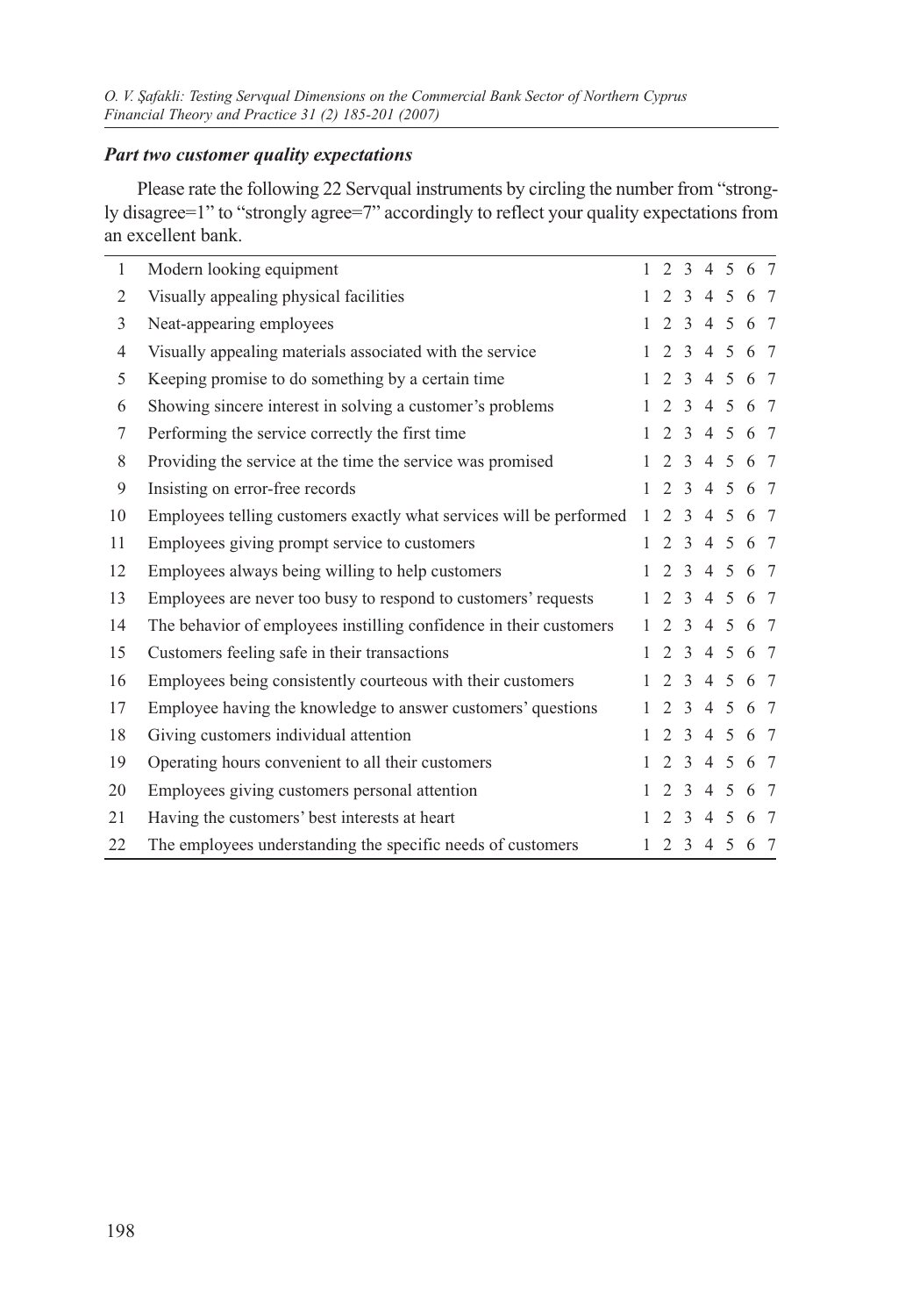### *Part three customer quality perceptions*

Please rate the following 22 servqual instruments by circling the number from "strongly disagree=1" to "strongly agree=7" accordingly to reflect your quality perceptions from the bank with which you usually work.

| 1              | Modern looking equipment                                            |              | 1 2 3 4 5 6 7 |                  |             |         |  |
|----------------|---------------------------------------------------------------------|--------------|---------------|------------------|-------------|---------|--|
| 2              | Visually appealing physical facilities                              |              | 1 2 3 4 5 6 7 |                  |             |         |  |
| 3              | Neat-appearing employees                                            |              | 1 2 3 4 5 6 7 |                  |             |         |  |
| $\overline{4}$ | Visually appealing materials associated with the service            |              | 1 2 3 4 5 6 7 |                  |             |         |  |
| 5              | Keeping promise to do something by a certain time                   |              | 1 2 3 4 5 6 7 |                  |             |         |  |
| 6              | Showing sincere interest in solving a customer's problems           | $\mathbf{1}$ |               |                  | 2 3 4 5 6 7 |         |  |
| 7              | Performing the service correctly the first time                     |              | 1 2 3 4 5 6 7 |                  |             |         |  |
| 8              | Providing the service at the time the service was promised          |              | 1 2 3 4 5 6 7 |                  |             |         |  |
| 9              | Insisting on error-free records                                     |              | 1 2 3 4 5 6 7 |                  |             |         |  |
| 10             | Employees telling customers exactly what services will be performed | $\mathbf{1}$ |               |                  | 2 3 4 5 6 7 |         |  |
| 11             | Employees giving prompt service to customers                        | $\mathbf{1}$ |               |                  | 2 3 4 5 6 7 |         |  |
| 12             | Employees always being willing to help customers                    |              | 1 2 3 4 5 6 7 |                  |             |         |  |
| 13             | Employees are never top busy to respond to customers' requests      | 1            |               |                  | 2 3 4 5 6 7 |         |  |
| 14             | The behavior of employees instilling confidence in their customers  | $\mathbf{1}$ |               |                  | 2 3 4 5 6 7 |         |  |
| 15             | Customers feeling safe in their transactions                        |              | 1 2 3 4 5 6 7 |                  |             |         |  |
| 16             | Employees being consistently courteous with their customers         | 1.           |               |                  | 2 3 4 5 6 7 |         |  |
| 17             | Employee having the knowledge to answer customers' questions        |              |               |                  | 2 3 4 5 6 7 |         |  |
| 18             | Giving customers individual attention                               | $\mathbf{1}$ |               |                  | 2 3 4 5 6 7 |         |  |
| 19             | Operating hours convenient to all their customers                   | $\mathbf{1}$ |               |                  | 2 3 4 5 6 7 |         |  |
| 20             | Employees giving customers personal attention                       | $\mathbf{1}$ |               |                  | 2 3 4 5 6 7 |         |  |
| 21             | Having the customers' best interests at heart                       | $\mathbf{1}$ |               | $2 \overline{3}$ |             | 4 5 6 7 |  |
| 22             | The employees understanding the specific needs of customers         | $\mathbf{1}$ |               |                  | 2 3 4 5 6 7 |         |  |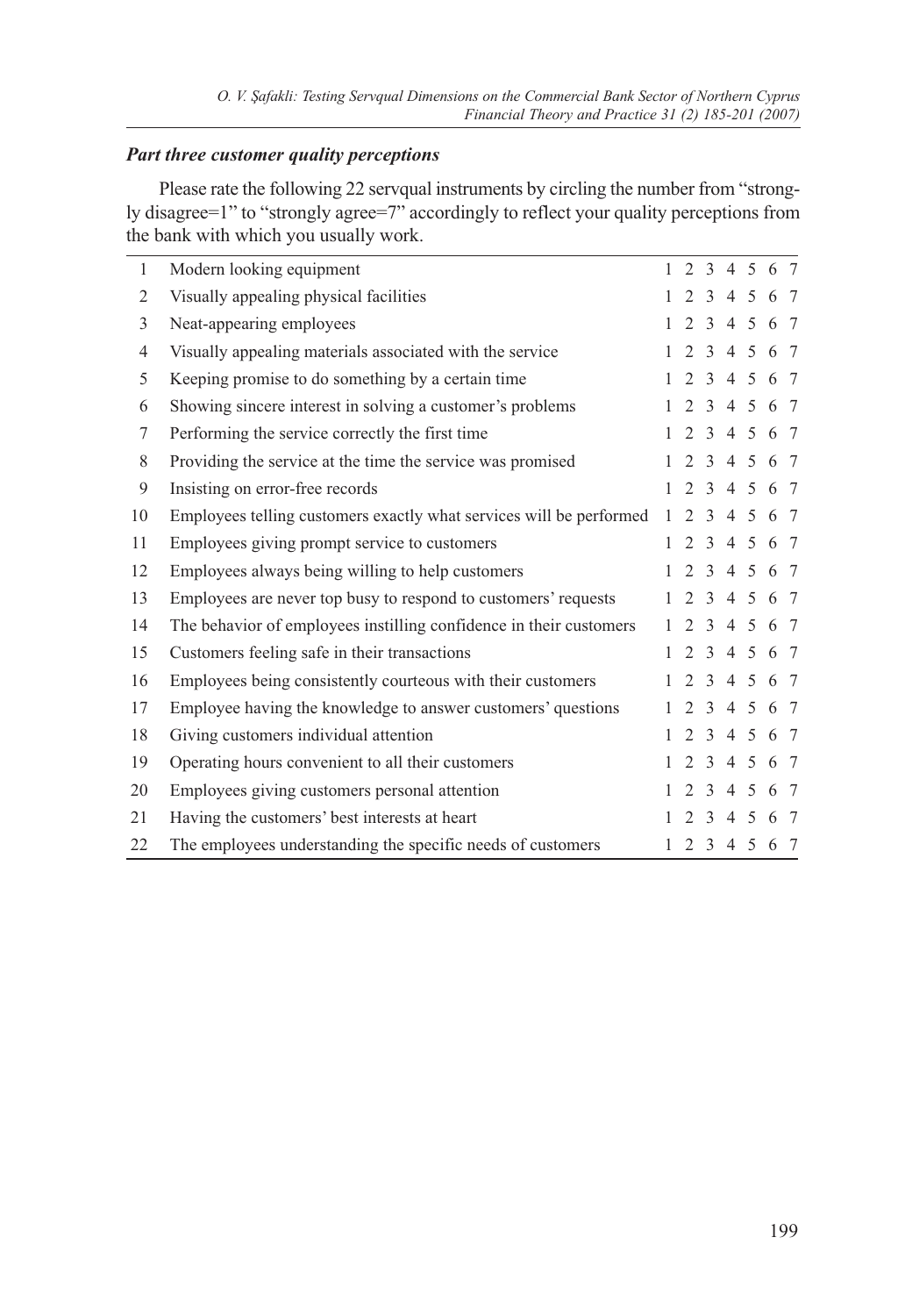| Variables<br>Most extreme differences<br>Normal parameters <sup>ab</sup> |       |           |              |          |          |          |                        |
|--------------------------------------------------------------------------|-------|-----------|--------------|----------|----------|----------|------------------------|
|                                                                          | Mean  | Std.      | Test         | Positive | Negative |          | Kolmogorov Asymp. sig. |
|                                                                          |       | deviation | distribution |          |          | -Smirnov | (2-tailed)             |
|                                                                          |       |           | is normal    |          |          | Z-test   |                        |
| Gender                                                                   | 1,599 | 0,491     | 0,392        | 0,290    | $-0,392$ | 7,978    | 0,000                  |
| Age                                                                      | 2,067 | 1,038     | 0,222        | 0,222    | $-0,152$ | 4,514    | 0,000                  |
| Marital Status                                                           | 1,625 | 0,648     | 0,300        | 0,300    | $-0,251$ | 6,077    | 0,000                  |
| Education                                                                | 3,601 | 0,723     | 0,337        | 0,242    | $-0,337$ | 6,835    | 0,000                  |
| The bank<br>being worked                                                 | 1,753 | 0,679     | 0,260        | 0,248    | $-0,260$ | 5,213    | 0,000                  |
| P1                                                                       | 4,932 | 1,750     | 0,148        | 0,119    | $-0,148$ | 3,017    | 0,000                  |
| P <sub>2</sub>                                                           | 4,993 | 1,672     | 0,185        | 0,115    | $-0,185$ | 3,773    | 0,000                  |
| P <sub>3</sub>                                                           | 4,835 | 1,613     | 0,176        | 0,099    | $-0,176$ | 3,566    | 0,000                  |
| P4                                                                       | 4,915 | 1,655     | 0,191        | 0,104    | $-0,191$ | 3,874    | 0,000                  |
| P <sub>5</sub>                                                           | 5,429 | 1,503     | 0,193        | 0,148    | $-0,193$ | 3,919    | 0,000                  |
| P <sub>6</sub>                                                           | 5,027 | 1,699     | 0,170        | 0,123    | $-0,170$ | 3,447    | 0,000                  |
| P7                                                                       | 5,296 | 1,555     | 0,206        | 0,137    | $-0,206$ | 4,184    | 0,000                  |
| P8                                                                       | 5,194 | 1,529     | 0,172        | 0,119    | $-0,172$ | 3,488    | 0,000                  |
| P <sub>9</sub>                                                           | 5,578 | 1,495     | 0,203        | 0,171    | $-0,203$ | 4,130    | 0,000                  |
| P10                                                                      | 4,934 | 1,642     | 0,139        | 0,104    | $-0,139$ | 2,815    | 0,000                  |
| P11                                                                      | 5,247 | 1,590     | 0,191        | 0,135    | $-0,191$ | 3,855    | 0,000                  |
| P12                                                                      | 5,161 | 1,594     | 0,176        | 0,124    | $-0,176$ | 3,569    | 0,000                  |
| P13                                                                      | 4,661 | 1,708     | 0,148        | 0,097    | $-0,148$ | 3,001    | 0,000                  |
| P14                                                                      | 5,333 | 1,570     | 0,191        | 0,144    | $-0,191$ | 3,883    | 0,000                  |
| P15                                                                      | 5,029 | 1,622     | 0,163        | 0,112    | $-0,163$ | 3,303    | 0,000                  |
| P16                                                                      | 5,448 | 1,473     | 0,203        | 0,146    | $-0,203$ | 4,122    | 0,000                  |
| P17                                                                      | 5,110 | 1,497     | 0,149        | 0,113    | $-0,149$ | 3,021    | 0,000                  |
| P18                                                                      | 5,053 | 1,657     | 0,189        | 0,120    | $-0,189$ | 3,828    | 0,000                  |
| P19                                                                      | 4,642 | 1,771     | 0,147        | 0,092    | $-0,147$ | 2,979    | 0,000                  |
| P <sub>20</sub>                                                          | 4,629 | 1,768     | 0,140        | 0,100    | $-0,140$ | 2,848    | 0,000                  |
| P21                                                                      | 4,603 | 1,856     | 0,133        | 0,098    | $-0,133$ | 2,694    | 0,000                  |
| P22                                                                      | 4,417 | 1,922     | 0,136        | 0,091    | $-0,136$ | 2,762    | 0,000                  |
| $\rm E1$                                                                 | 5,335 | 1,689     | 0,195        | 0,162    | $-0,195$ | 3,964    | 0,000                  |
| E2                                                                       | 5,412 | 1,599     | 0,188        | 0,160    | $-0,188$ | 3,827    | 0,000                  |
| E3                                                                       | 5,186 | 1,697     | 0,176        | 0,143    | $-0,176$ | 3,570    | 0,000                  |
| E4                                                                       | 5,075 | 1,777     | 0,168        | 0,139    | $-0,168$ | 3,422    | 0,000                  |
| E <sub>5</sub>                                                           | 5,781 | 1,559     | 0,254        | 0,217    | $-0,254$ | 5,153    | 0,000                  |
| E <sub>6</sub>                                                           | 5,486 | 1,579     | 0,211        | 0,169    | $-0,211$ | 4,283    | 0,000                  |
| $\mathrm{E}7$                                                            | 5,718 | 1,403     | 0,251        | 0,180    | $-0,251$ | 5,093    | 0,000                  |
| $\mathrm{E}8$                                                            | 5,683 | 1,518     | 0,219        | 0,193    | $-0,219$ | 4,440    | 0,000                  |

# **Appendix 2 One-sample Kolmogorov-Smirnov test for demographic and servqual items**